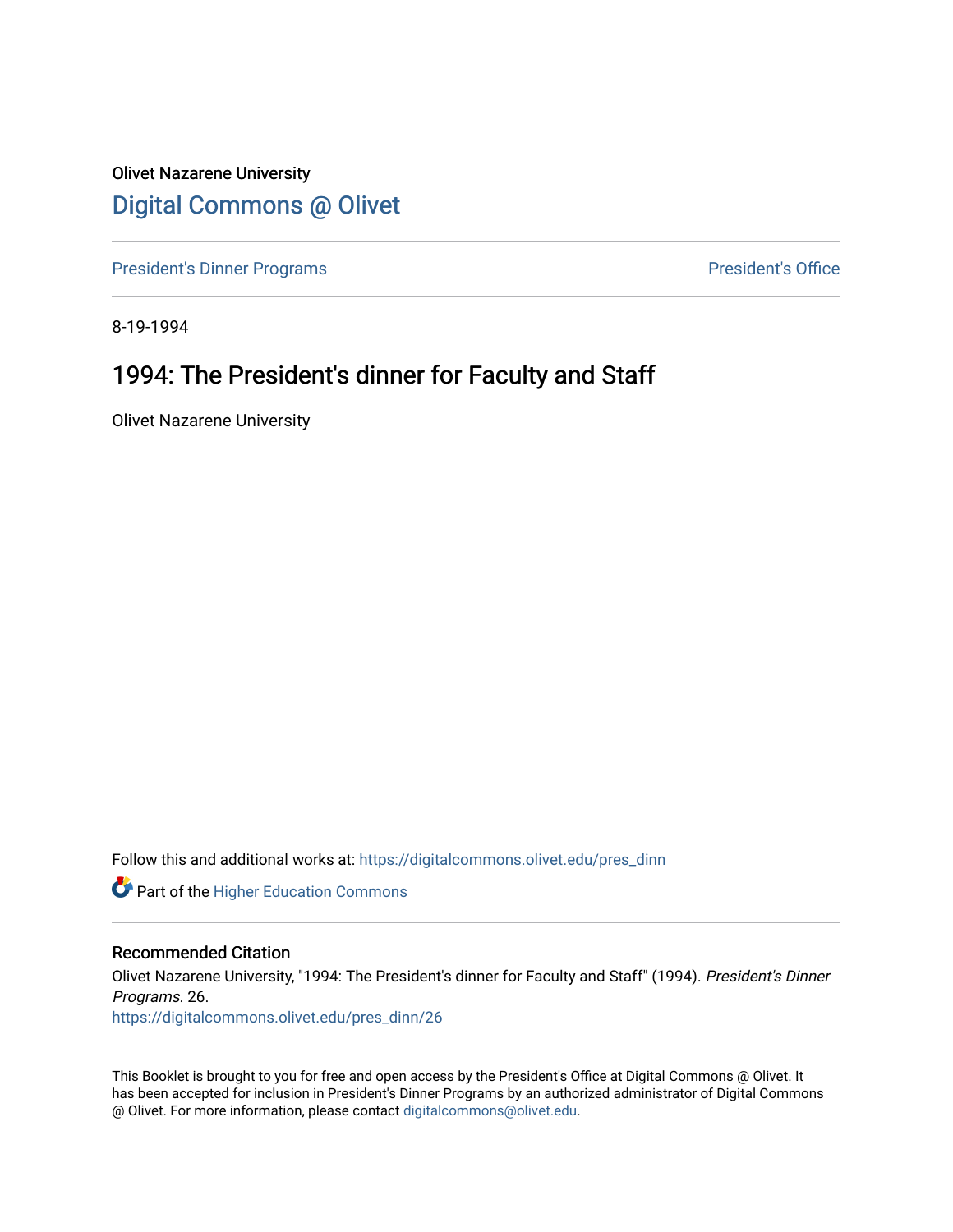

# THE PRESIDENT'S DINNER

# FOR FACULTY AND STAFF

OLIVET NAZARENE UNIVERSITY

CHALFANT HALL

AUGUST 19, 1994

6:30 P.M.

HOSTED BY DR. AND MRS. JOHN C. BOWLING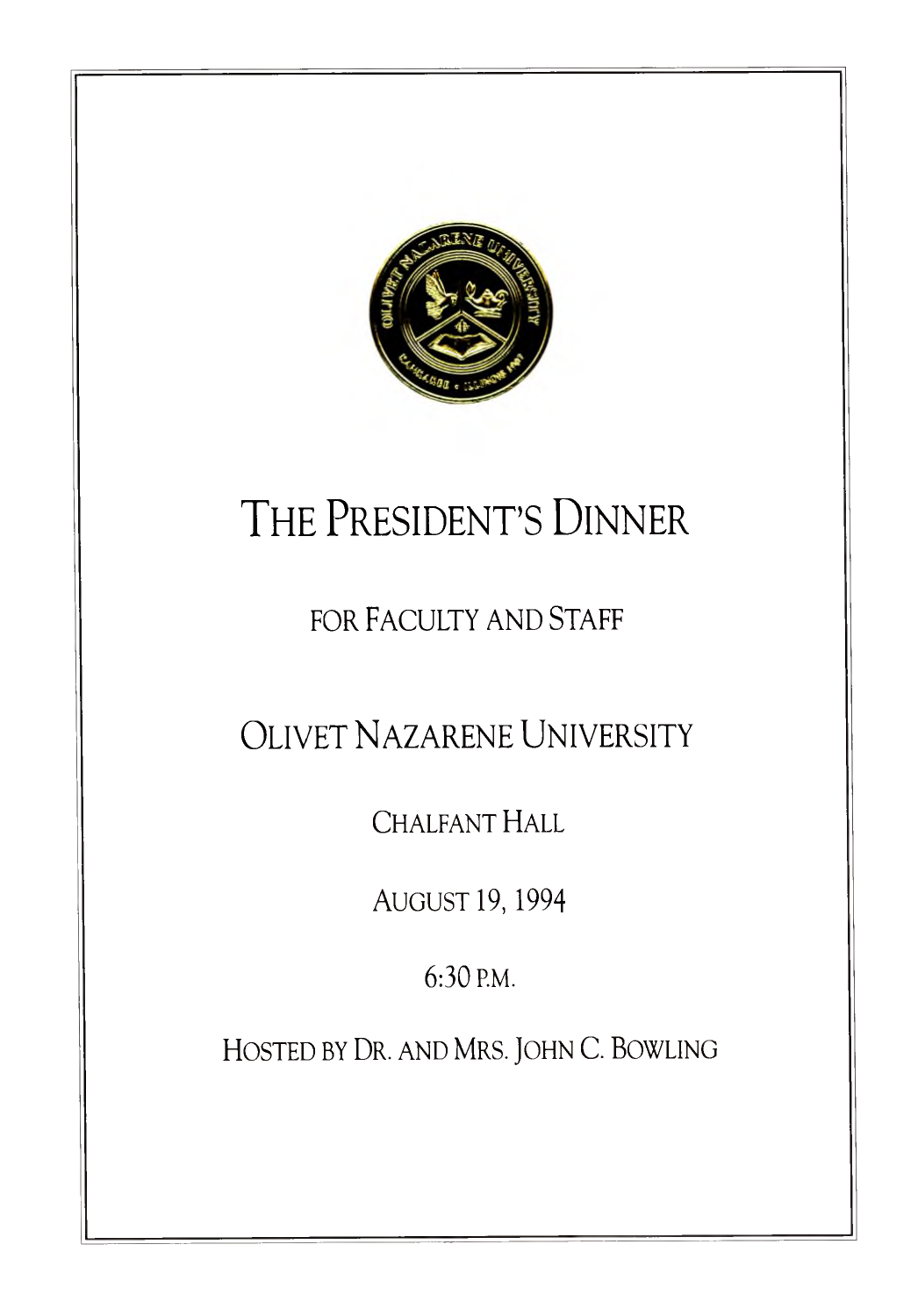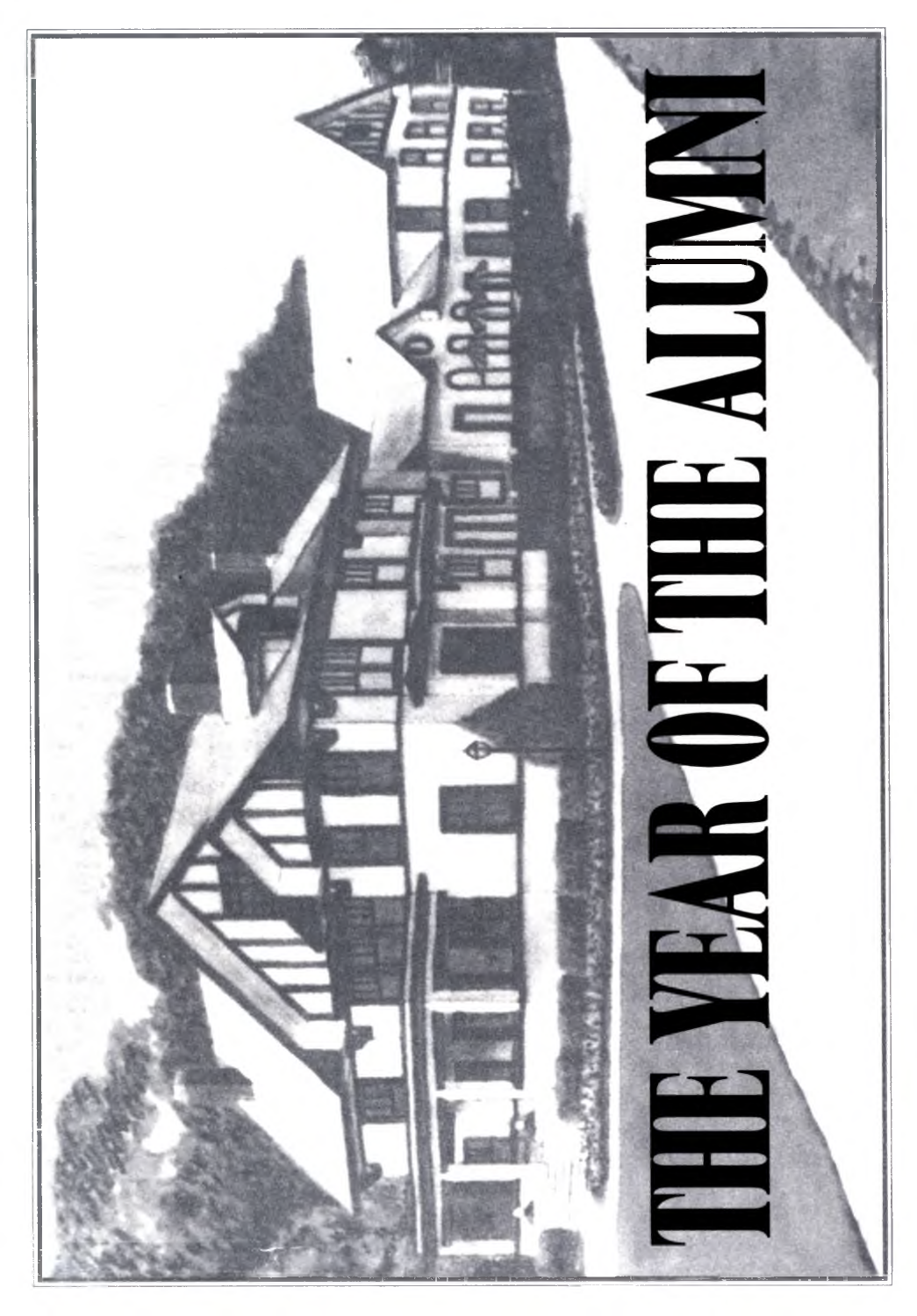

*We are pleased to welcome you to the 1994 President's Dinner for Faculty and Staff. This evening marks the beginning of a new academic year at Olivet, the "Year of the Alumni." Olivet is a people place and our work is ultimately reflected in and tested by the young women and men who graduate and go forth as our alumni.*

*The President's Dinner also gives us the opportunity to meet the new members of the Olivet Family and to celebrate the accomplishments and milestones of our colleagues. May the Lord's blessings rest upon all of us this evening and throughout our work together this year.*

*President and Mrs. John C. Bowling* 

### BUFFET DINNER

Crudités Waldorf Salad

London Broil Chicken Cordon Bleu Herbed Wild Rice Lemon-Dill Potatoes

> Baked Whitefish with Sour Cream Mushroom Sauce

> > Green Beans &. Cashews Spinach Souffle Braised Red Cabbage

#### Assorted Breads

#### Boston Cream Cake

Coffee Tea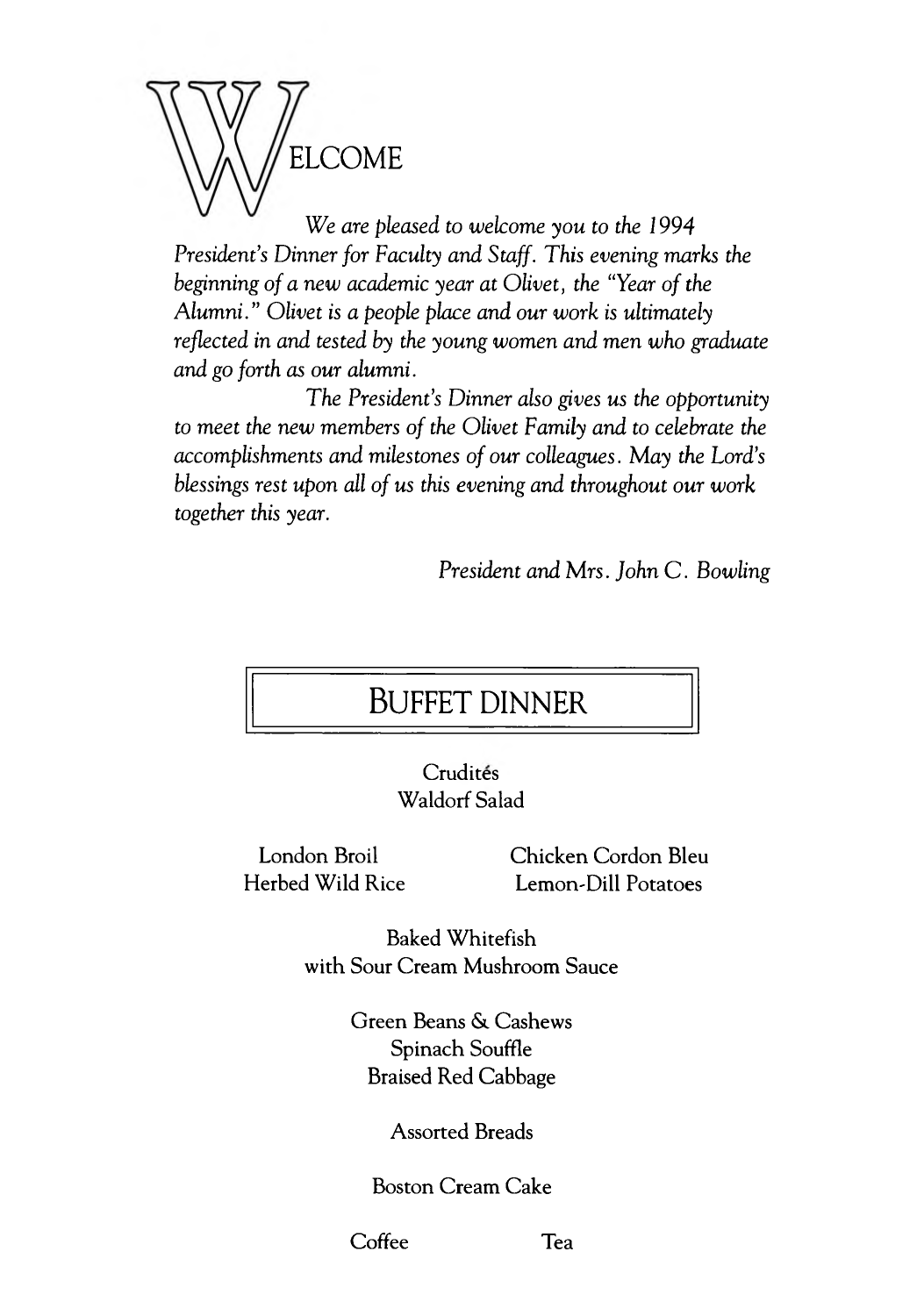### THE PRESIDENT'S DINNER FOR FACULTY AND STAFF AUGUST 19,1994

| Director of Alumni Relations                                                       |  |
|------------------------------------------------------------------------------------|--|
| President of the University                                                        |  |
| Director of Donor Relations                                                        |  |
|                                                                                    |  |
| <b>BUFFET DINNER</b>                                                               |  |
| DINNER MUSIC - MR. TONY BELLOMY                                                    |  |
| THE CANTERBURY TRIO<br>DR. GERALD ANDERSON, DR. HARLOW HOPKINS, MRS. LOLITA PHELPS |  |
| Vice President for Academic Affairs                                                |  |
| Vice President for Finance                                                         |  |
| MR. DOUGLAS PERRY                                                                  |  |
|                                                                                    |  |
|                                                                                    |  |
| PRESIDENT'S ADDRESS                                                                |  |

#### PRESIDENT'S ADDRESS *240* EAST MARSILE

| Chaplain to the University |
|----------------------------|

### ALMA MATER, OLIVET

*Bryon M. Carmony* 

To Alma Mater, Olivet, We lift our voice in praise For noble standards which we'll hold till ending of our days.

The time we spent within these halls will ne'er forgotten be, For here we learned to know of truth, and truth will make us free.

My Olivet, Our Olivet! Though life may lead us far apart, I'll still revere you in my heart.

My Olivet, Our Olivet. I'll love the Christ you gave first part, And you, old Olivet.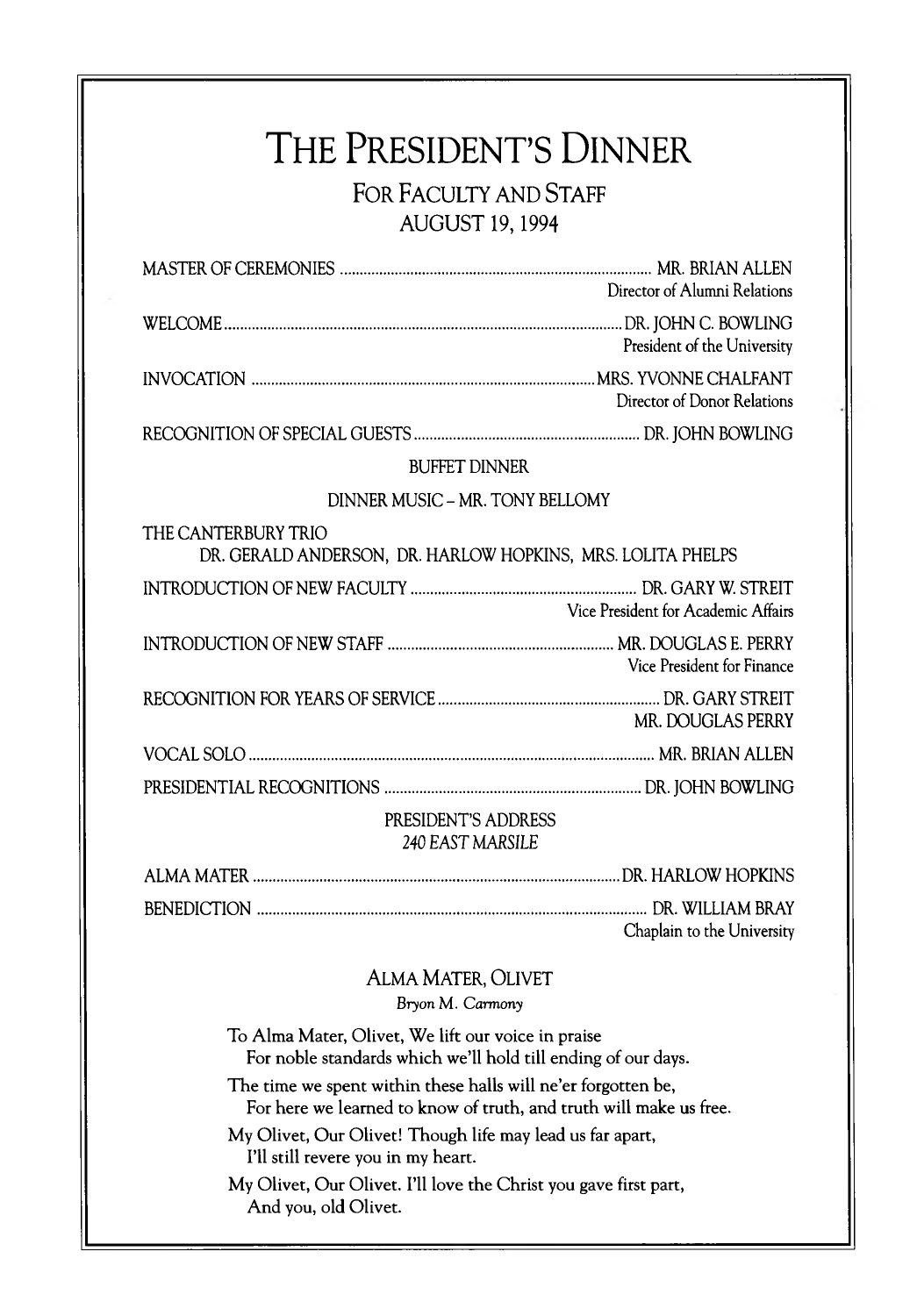### 1994 = STAFF MEMBER OF THE YEAR

# DARRELL W. BELLOMY

 $\prod$  rue dedication runs deep, and is evidenced both in one's work and in one's private life. That kind of dedication is evident in the life of Darrell Wayne Bellomy. Darrell's commitment to Christ, and to Olivet's mission and ideals, is plainly seen in his work and life.

Darrell has helped keep the buildings and services of Olivet Nazarene University in top shape since 1979 when he began work on campus as a plumber's helper. His knowledge and dedication were quickly recognized and he was soon promoted to foreman of plumbing and heating. The electrical foreman's position opened in 1983, and Darrell was again identified as the right man for the job.

Darrell was born to Bennie and Louise Bellomy on October 27,1948, the ninth of twelve children. He has seven brothers and four sisters who range in age from 39 to 63. Darrell's school years were spent in Asland, Kentucky, and Mansfield, Ohio. He graduated from Mansfield Senior High in 1967 with specialized studies in machine vocation. His plans were to go into tool and die work at the local General Motors Plant, however those plans were interrupted in March 1969 by a call from the US Army. The next two years were spent with the Army in the US and on a tour of duty as a infantry soldier in South Vietnam.

After receiving an honorable discharge from the Army, Darrell began studies at Circleville Bible College and received his bachelor's degree in Biblical Literature, with a music minor, in 1977. Through the years, his role in the life of the church has included work as a minister of music, minister of youth, organizer and director of a day care center, and director of a family life center. The congregations of four Nazarene churches have benefitted from his full-time, parttime or interim work. He is presently serving as minister of music at the Manteno Church of the Nazarene.

Darrell reaches beyond the day-to-day challenge of keeping the electrical service of Olivet's campus up and running to capture the importance of his work to the greater mission of the University. "The students here are special; they're the reason the rest of us are here," he said. "I have seen several classes of them come and go, and I hope they found out that we really do care for them."

Darrell married the former Lois Thacker of Mansfield, Ohio, on August 10,1968. They have two children, Julie Hawes and Tony Bellomy. Both are graduates of Olivet, Julie with a degree in biology and Tony with a degree in music. In addition to his active life as churchman and father, Darrell's interests include golf, basketball, and music.

"God led me to Olivet in 1979 and has continued to be with me as I have tried to serve Him in the situations He has offered," Darrell said. "Olivet has become home to me."

Darrell, for your thorough work, your commitment to the mission and purpose of Olivet, and your transparent devotion to Christ, we salute you as the 1994 Staff Member of the Year.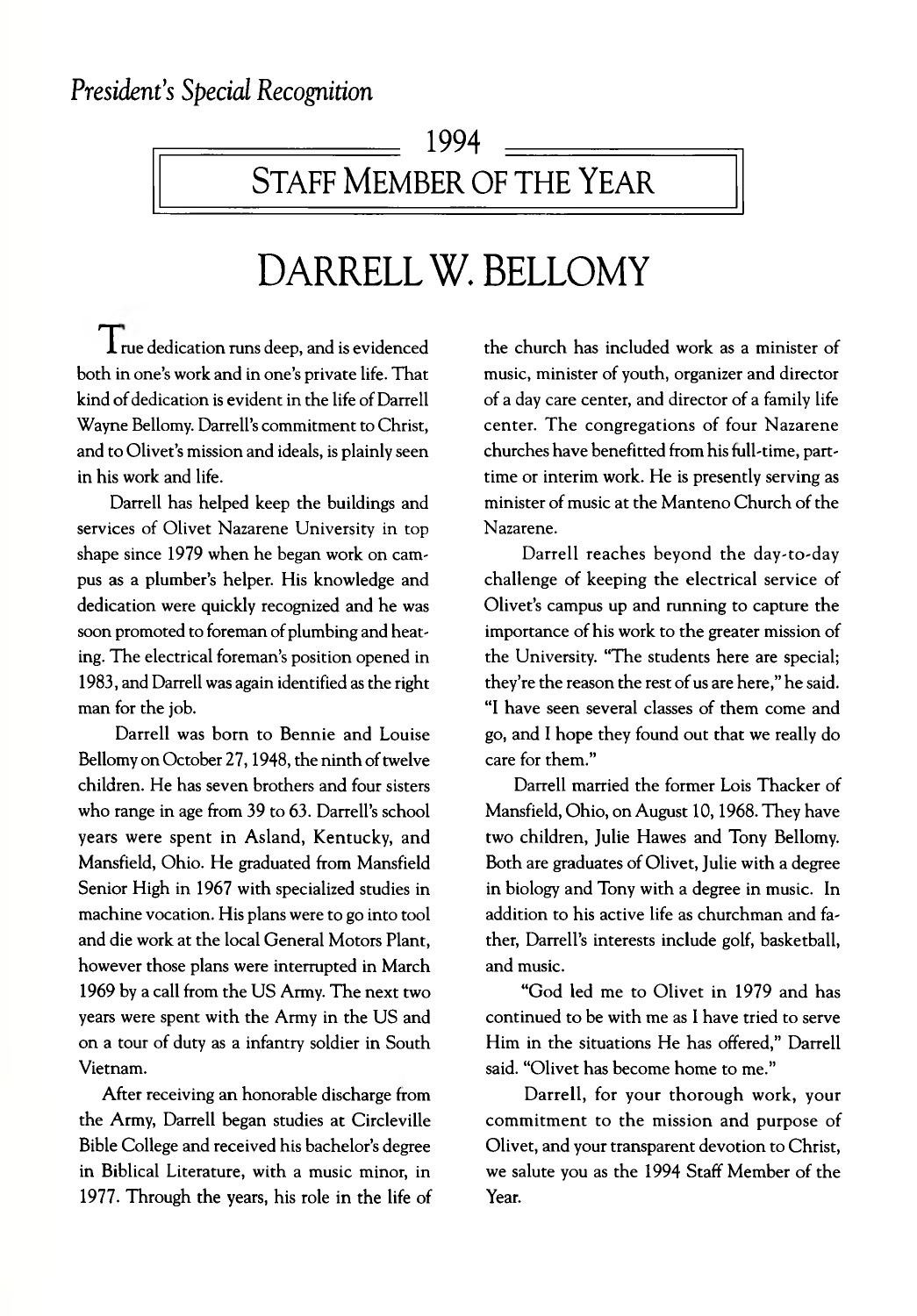## ■ 1994 FACULTY MEMBER OF THE YEAR

# RANDAL D. JOHNSON

In his eight years at Olivet, Dr. Randal Johnson has helped students not only learn the facts of science, but come to a fuller understanding of God's creativity in our world, and our responsibility for stewardship of it.

Randy attended Trinity College from 1972- 76, and found the atmosphere of Christian higher education uniquely invigorating. There he recognized the need for excellence in teaching the sciences, and developed his goal to teach in a Christian institution. "It became my desire to be as well prepared as possible so that I could turn students on to science," Randy said.

Randy worked for three years as a chemical laboratory technician, gaining practical experience that would serve him well and in 1979 entered Idaho State University in pursuit of a master's in zoology. He then learned of a unique program there, the doctor of arts, which gave broad training well suited to preparing an individual to teach. "Idaho State's doctor of arts program in biology is one of the best in the country, so it became clear why God had brought me there," Randy said.

After earning his degrees at Idaho State in 1983, Randy taught at Quincy College in Quincy, Illinois. When a position opened at Olivet in 1986, Randy joined the faculty as an assistant professor of biology, became an associate professor in 1988 and was promoted to professor in 1991. He was elected to tenure in 1993.

"As an ONU faculty member I want to be known for challenging students, showing concern for students, and for communicating well," Randy said. "I believe that I must treat every student as an individual on the same spiritual and

scientific journey as I am," he explained. "By showing concern for students in the classroom as well as in more informal settings, I strive to live out my Christian faith."

It is also Randy's desire that all students understand their own environmental ethic. "Few students have taken the time to reconcile the issues of the environment and Christian stewardship in a personal sense," Randy said. "I believe we must help students do that as a part of their experience at Olivet."

Randy's recent activities outside the classroom include a tropical field studies trip with students to Costa Rica, interim sponsorship of Associated Student Council, offering workshops in environmental education for area teachers, as well as work in the area of wetlands delineation.

Randy and his wife Peggy have been married 18 years. They have three sons, Jeremy, 14, Matthew, 12, and Graham, 8. Besides teaching, Randy enjoys cross-country skiing, fly-fishing, hiking and what he calls "botanizing." "That's something my kids don't always enjoy, but they humor me," Randy said.

"For me at Olivet, it is most gratifying to see students shift from a faith grounded in the tradition of family or others, to a personal faith firmly grounded in Christ, maturing and developing spiritually," Randy said. "I'm also motivated by the success I see in my students and the support I feel from my colleagues."

Randy, for your commitment to the ideals and mission of Olivet, your dedication to the students, and consistent Christian life in the classroom and community, we salute you as the 1994 Faculty Member of the Year.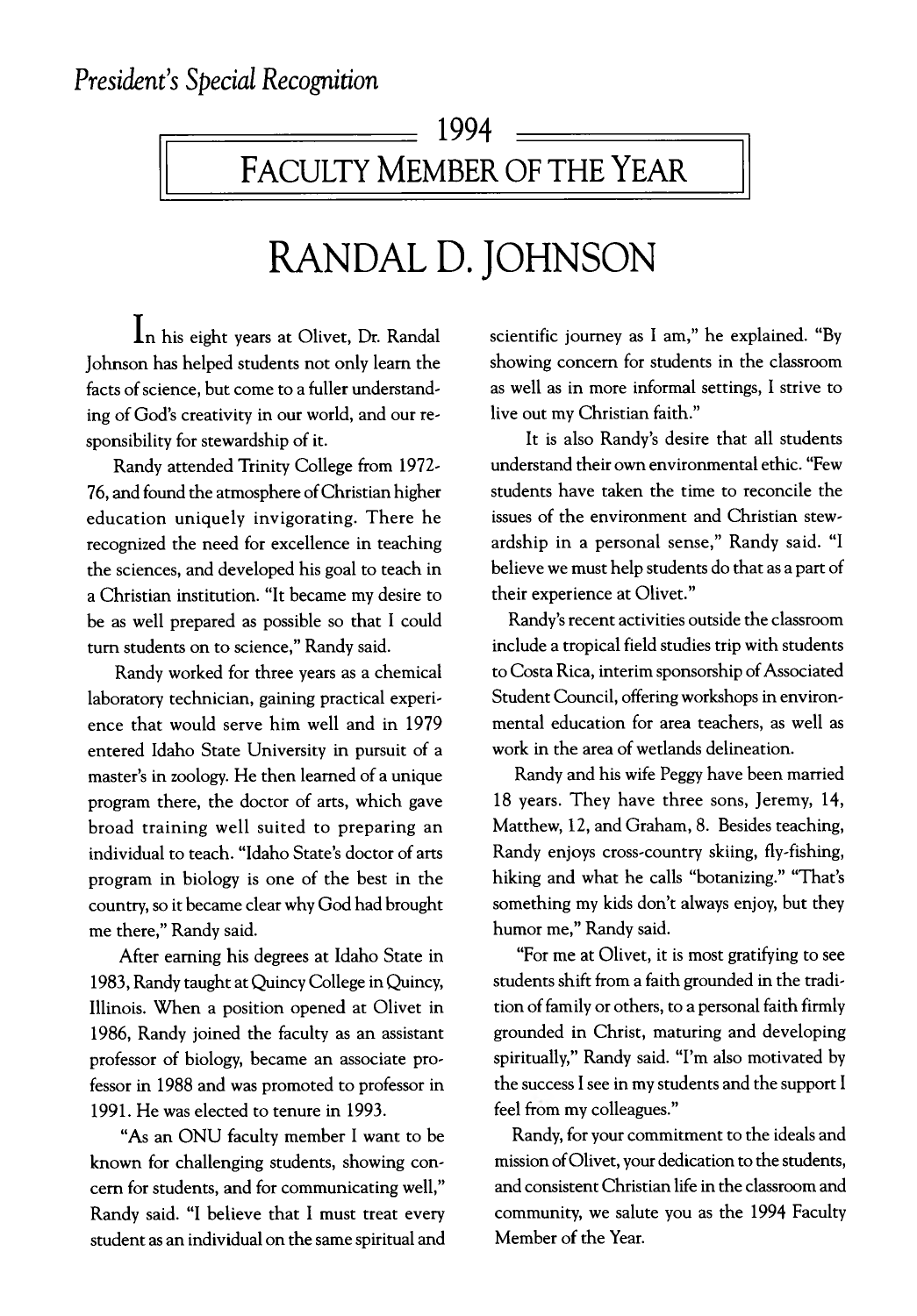### NEW FACULTY 1994-95

#### REINHOLD GERBSCH

*Associate Professor of Engineering* B.S., 1984, University of Illinois M.S., 1988, Washington University D.Sc., 1992, Washington University

CRAIG KEEN *Professor of Religion* B.A., 1972, Southern Nazarene University M.A., 1975, Southern Nazarene University M.Div., 1975, Nazarene Theological Seminary Ph.D., 1985, Claremont Graduate School

ELESHA KEEN *Assistant Professor-Academic Support* B.A., 1987, Trevecca Nazarene College M.A., 1990, Tennessee State University

**KEVIN KELSEY** *Assistant Professor of Business* B.S., 1991, Southern Illinois University M.S., 1993, University of Illinois

ELIZABETH PATRICK *Assistant Professor of Speech* B.A., 1986, Trevecca Nazarene College M.A., 1987, Auburn University

RICHARD THOMPSON *Assistant Professor of Religion* B.A., 1980, Olivet Nazarene University M.Div., 1984, Nazarene Theological Seminary Ph.D. candidate, Southern Methodist University

**MARK WILLIAMS** *Assistant Professor* of Business B.S., 1981, Emporia State University M.A., 1992, University of Missouri Certified Public Accountant

**JEFFREY WOOD** Assistant *Professor of Psychology* B.A., 1978, Olivet Nazarene University M.A., 1980, Central Michigan University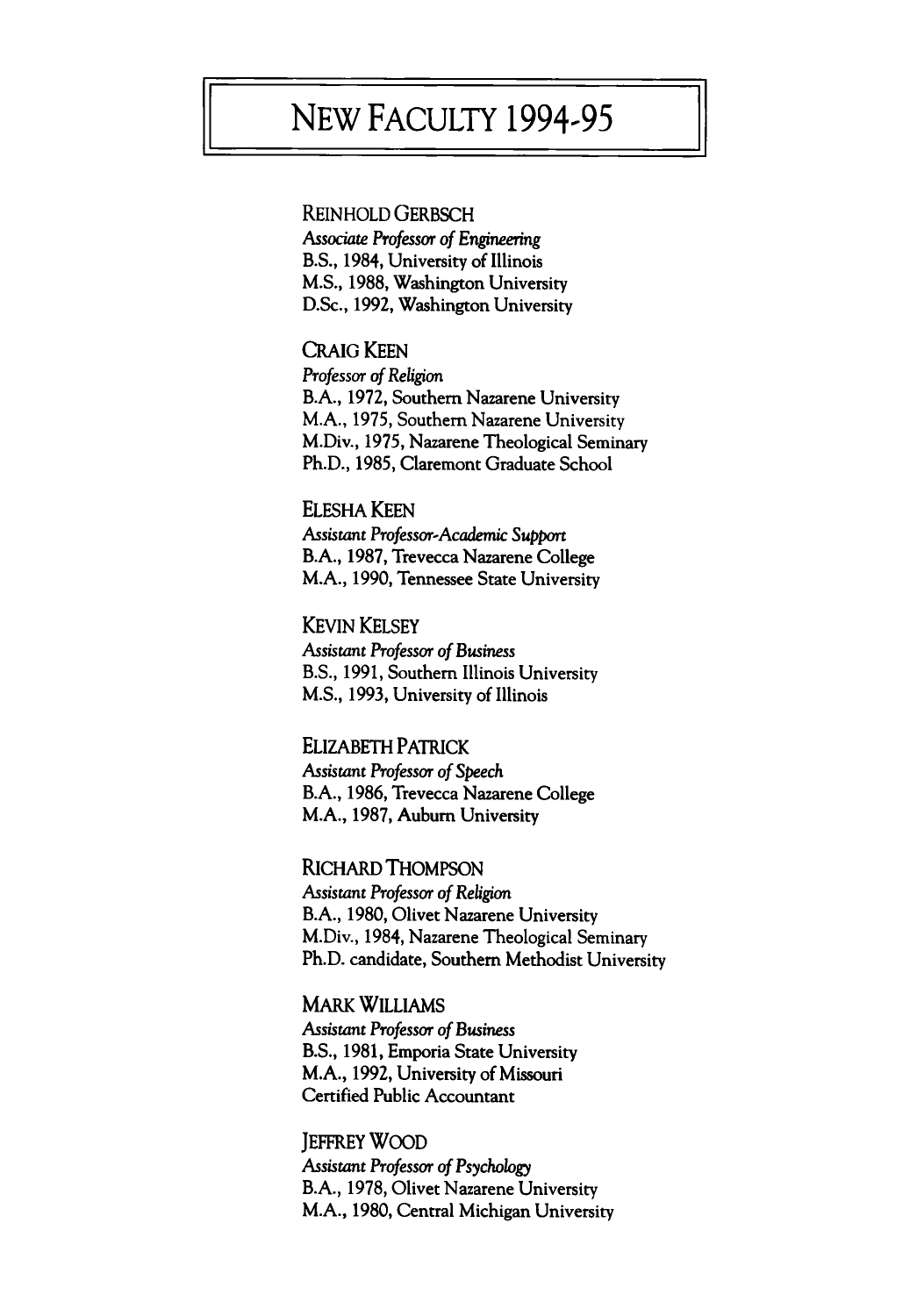# NEW ADMINISTRATIVE STAFF

DR. WILLIAM BRAY *Chaplain* to *the University*

Mr. M. DENNIS BROWN *Director of Development*

REV. WALTER "WOODY" WEBB *Director of Student Development*

# **NEW STAFF 1994-95**

TONY BELLOMY SUSAN HENDLEY *Media and Technical Support* **Admissions Counselor** 

*Computer Center Courier*

*Donor Accounting Clerk* 

DERECK FERRIS<br>Database Manager, Donor Relations Secretary, Admissions Office *Database Manager, Donor Relations* 

*Secretary, Financial Aid Admissions Counselor*

LORI FORSYTHE KEN WATTS *Custodial Grounds*

DARYL HAESSIG *Moving and Grounds* MATT WHITIS

TOM CRIDER MARY BETH KERR *Resident Director Secretary, Graduate and Adult Studies*

BARY CRUZ CARL KOERNER<br>Courier Contains

LAURIE DEYOUNG<br>
Donor Accounting Clerk<br>
Secretary, Religion Department

**JEFFERY ENFIELD MICHAEL MANGINO** *Admissions Counselor Computer Store Manager*

PATRICIA FORQUER<br>Secretary Financial Aid Admissions Counselor

BENJAMIN FORSYTHE PATRICIA TROUT *Custodial* Asst. *Director of Financial Aid*

TRINA GRABLE JEFFREY WELLS *Financial Aid Student Services Counselor Graduate and Adult Studies*

**Resident Director** Moving and Grounds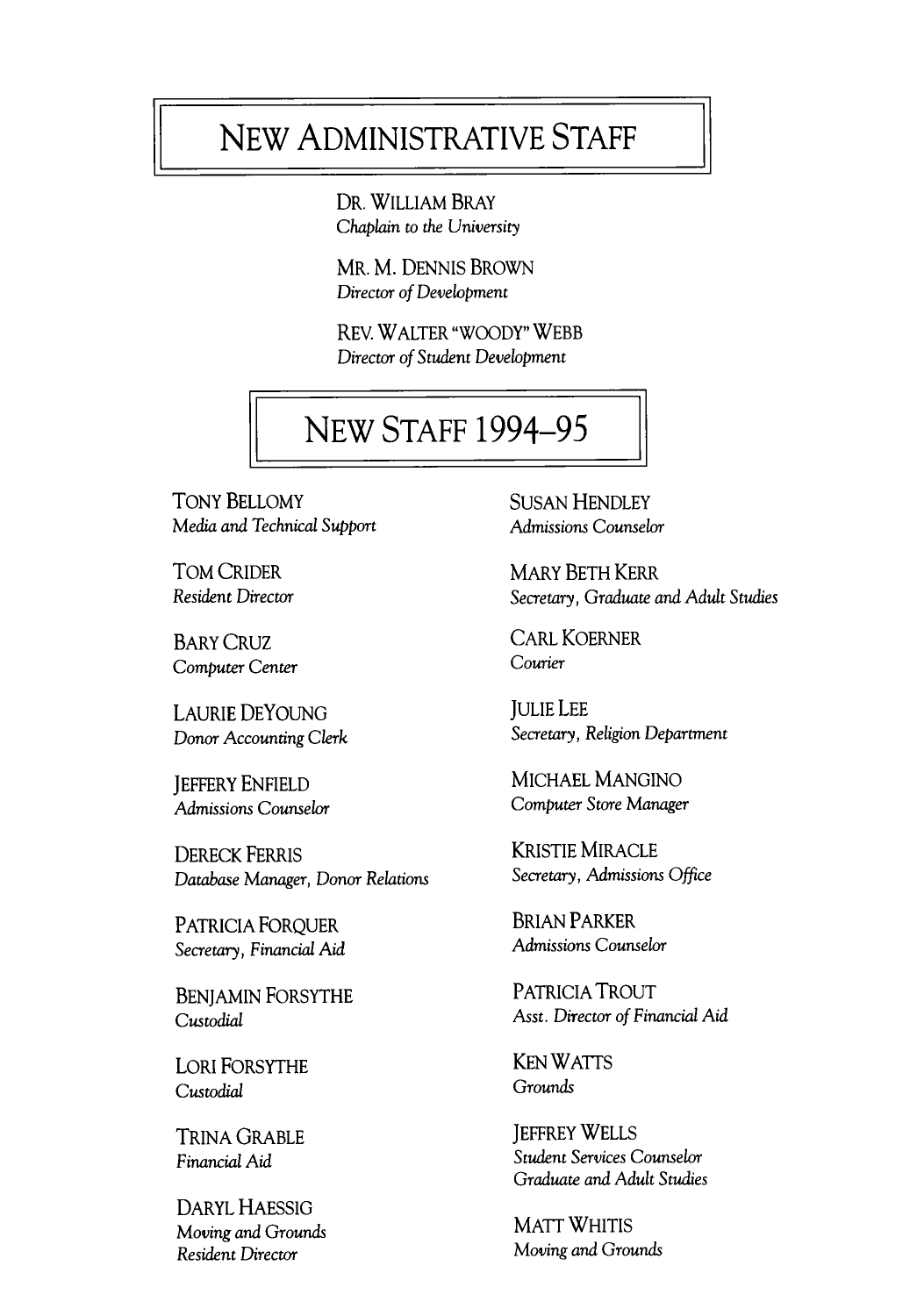# RECOGNITIONS FACULTY AND STAFF FOR 1993-1994

#### I. PUBLISHED MATERIAL

#### DWIGHT GINN

Ginn, Dwight I., Carlos A.C. Baptista, Kiswar Y. Alam, Alan Y. Deng, Howard Dene, Ha Le, Theodore W. Kurtz and John R Rapp, "Genetic Analysis of Alpha-Adrenergic Receptors and Blood Pressure using Dahl Salt-Sensitive Rats," Journal of Hypertension 1994, 12:357-365.

#### KENNETH GRIDER

Book published: J. Kenneth Grider, A Wesleyan Holiness Theology, Beacon Hill Press, 1994; Article in The Preacher's Magazine on Professor T. Crichton Mitchell's "Charles Wesley: Man With the Dancing Heart," Reviews of Donald Bloesch's "Holy Scripture," (accepted by Perspective) and Herbert McGonigle's "John Wesley and the Moravians," for Preacher's Magazine.

#### DALE HATHAWAY

Contribution to the column "Fallacies, Flaws, and Flimflam," The College Mathematics Journal, Vol. 24, No. 4, pp. 344-345, September 1993; "A Technique for Summarizing Longitudinal Data," Statistics in Medicine, Vol. 12, No. 23, pp. 2169-2178, December 1993, coauthored with R.B. D'Agostino.

#### DIXIE TURNER

Poem-"Winter's Child." Anthology title A Break in the Clouds, The National Library of Poetry, September 1993.

#### ROBERT SMITH

Abstractor of Church History, Asia Journal of Theology, Hamdard Islamicus, History of Religions and Theology Today for Religious and Theological Abstracts; "A Mysterious Heresy in Colosse Competed with Christianity," Illustrated Bible Life, 17:4 (July 31, 1994): 43-44.

#### CRAIGHTON HIPPENHAMMER

"Patron Objections to Library Materials: A Survey of Christian College Libraries, Part I," The Christian Librarian, Vol. 37, No. 1, pp. 12-17, November 1993. "Patron Objections to Library Materials: A Survey of Christian Libraries, Part II," The Christian Librarian, Vol. 37, No. 2, pp. 40-47, February 1994. "Intellectual Freedom in Christian College Libraries," Newsletter on Intellectual Freedom, Vol. XLIII, No. 2, pp. 41 &. 50, March 1994.

#### BILL DEWEES

Published articles: Christian Research Report, "Re-imaging College Radio", and College Broadcaster Magazine, "Effective Radio Internship."

II. PARTICIPATION IN PROFESSIONAL/ SCHOLARLY ACTIVITIES. UNPUBLISHED PAPERS, RECITALS, TRAVEL

#### **IVOR NEWSHAM**

Chair, North Central Association accrediting/ evaluation teams to Malone College, Canton, Ohio, December 1993, and to Wilmington College, Wilmington, Ohio, in March 1994 for comprehensive visits; Facilitator for two workshops on "Developing and Refining Draft Academic Assessment Plans," North Central Association, December 1993 and March 1994 in Chicago.

#### JOHN HANSON

1993-94 Olivet site director for Secondary Chemistry Instrumentation Laboratory (S.C .I.L .), administered by Illinois Board of Higher Education; Recognition from Joliet Section, American Chemical Society for conducting Olympiad high school testing program; ACCA Chemistry Division chair, 1993-94; Member, visitation team evaluating teacher education programs at University of Illinois, Chicago, for Illinois State Board of Education.

#### DOUGLAS ARMSTRONG

Received Olivet Research Associates grant support; Moderated a session at the National Conference on Undergraduate Research dealing with spectroscopy and photochemistry, April 1994, at Western Michigan University.

#### RANDAL JOHNSON

Trip to Costa Rica with nine students for course in Tropical Field Studies.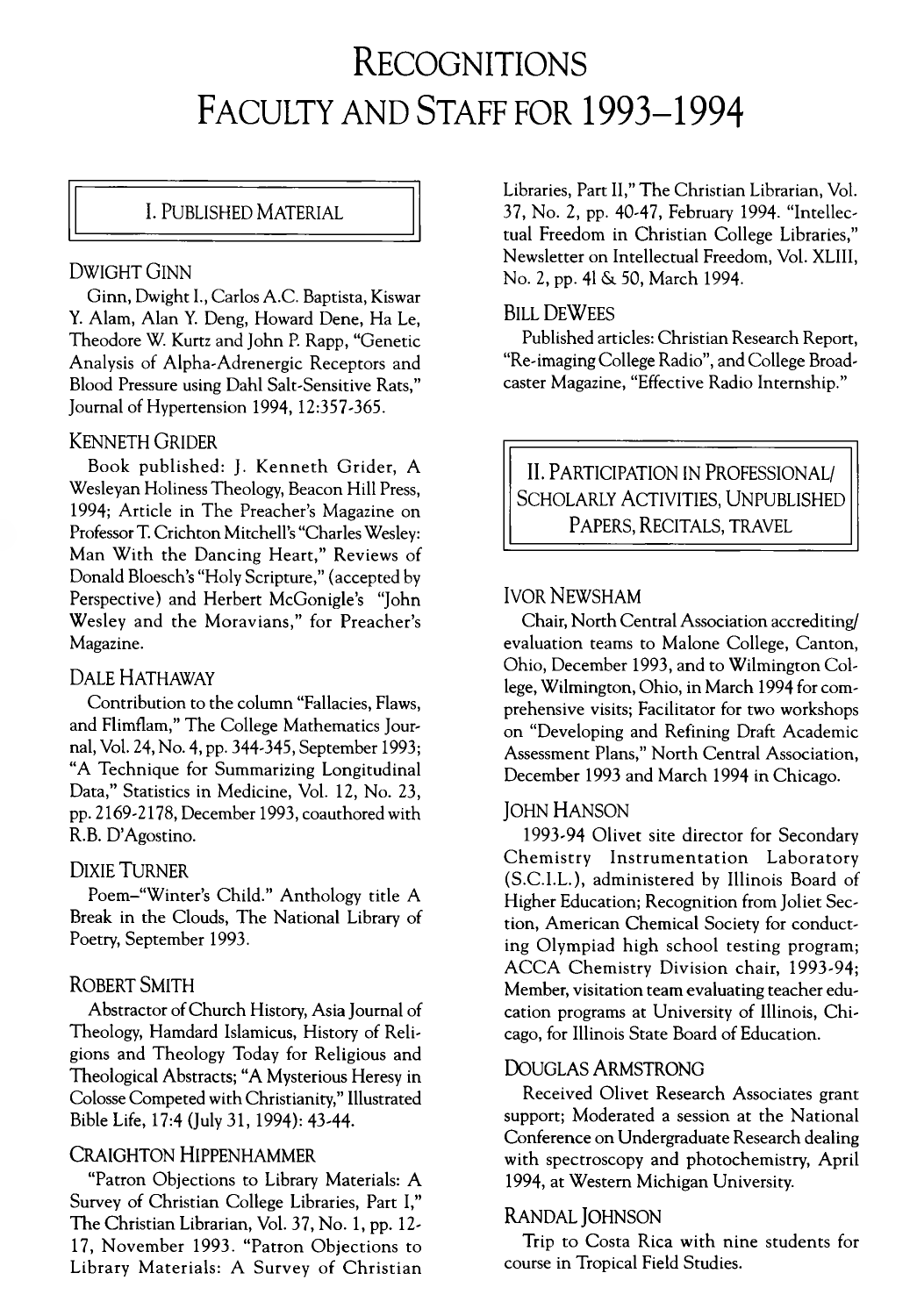#### DAVID A TKINSON

Completed Chautauqua Short Course on "Using Graphing Calculators to Revitalize Calculus Instruction" at Northern Illinois University, May 1994.

#### STEPHEN BROWN

Referee for several articles for publication in NCTM's Arithmetic Teacher.

#### DALE HATHAWAY

Appointed as a reader for Mathematics Advanced Placement Exam, Clemson, South Carolina; Accepted as a participant in the Technology Intensive Calculus for Advanced Placement workshop, June 1994.

#### MAX REAMS

"A Proposed Model for a Workshop in Water Resources Education for Missionaries," 1993, in Proceedings of American Water Resources Association Summer Symposium on Water Resources Education: A Lifetime of Learning, June 27-30,1993, Seattle, Washington.

#### **WILLIAM GREINER**

Awarded top ten artists of the year for the second year at Peoria Art Guild; Judged the Veterans of Foreign War National Art Scholarship Awards, Spring, 1994; Regional workshop given in Watercolor for Kankakee Art League, February, 1994; Workshop in Watercolor Technique for Glen Ellen Art Association, March 1994; Lecture, "American Loves the Figure," Midwest Art Coalition, Summer 1993.

#### GERALD ANDERSON

Performed two programs with Canterbury Trio, Fall and Spring; Performances with Dean Wilder Singers; Dedicatory concert for new piano, Bloomington, Illinois, Church of the Nazarene.

#### GEORGE DUNBAR

"Hymns: Sing to the Lord," Tape/CD recorded January 1994; Choir workshop leader at Flint Central Church of the Nazarene; Performance at General Assembly and Praise Gathering with Orpheus Choir, Summer 1993.

#### **TIMOTHY NELSON**

Conducted Hymn Festival, First Presbyterian Church, Watseka, Illinois, September 1993.

#### HARLOW HOPKINS

Conducted Nazarene College Band at General Assembly, July 1993; Conducted premier performance of "Fantasy Variations on Oh God Our Help in Ages Past", by Ovid Young, General Assembly, July 1993; Several performances with Canterbury Trio and Kankakee Valley Symphony Orchestra; Organized and expedited a meeting of Nazarene Music Heads in Kansas City, January, 1994; Secretary, Christian Instrumentalists/ Directors Association; Clarinet recital, Nazarene Theological College, Manchester England, June 1994.

#### ROBERT SMITH

Paper, "A Wesleyan Response to the Eschatologies of Plato, Pure Land Buddhism, and Islam," Wesleyan Theological Society, Fall 1993 meeting, Southern Nazarene University; Travel to Amsterdam, Netherlands; Cologne, Germany; Lucerne, Switzerland; Paris, France; and London, England, May 1994.

#### ROBERT BRANSON

Appointed by the Board of the General Superintendents of the Church of the Nazarene to serve on the Adult Curriculum Committee which meets annually to build the outlines for future adult denominational Sunday School lessons.

#### AMY GOLYSHKO

Travel to Russia with Nazarene Compassionate Ministries to aid in nursing education, June 1994.

#### CONSTANCE MILTON

Appointed to Council of Human Rights and Ethics and Task Force on Work Redesign by Illinois Nurses Association; Advanced Cardiac Life Support Instructor and CPR instructor for American Heart Association; Moderator for session "Workplace Redesign," Lobby Day, Illinois Nurses Association, Springfield, Illinois, April 1994; Instructor at Riverside Medical Center for Advanced Cardiac Life Support course, October 1993 and May 1994.

#### LEONA HAYES

Invited to attend Illinois Leadership Summit on the challenge of breast cancer at the Cancer Research Center, University of Chicago, April 1994.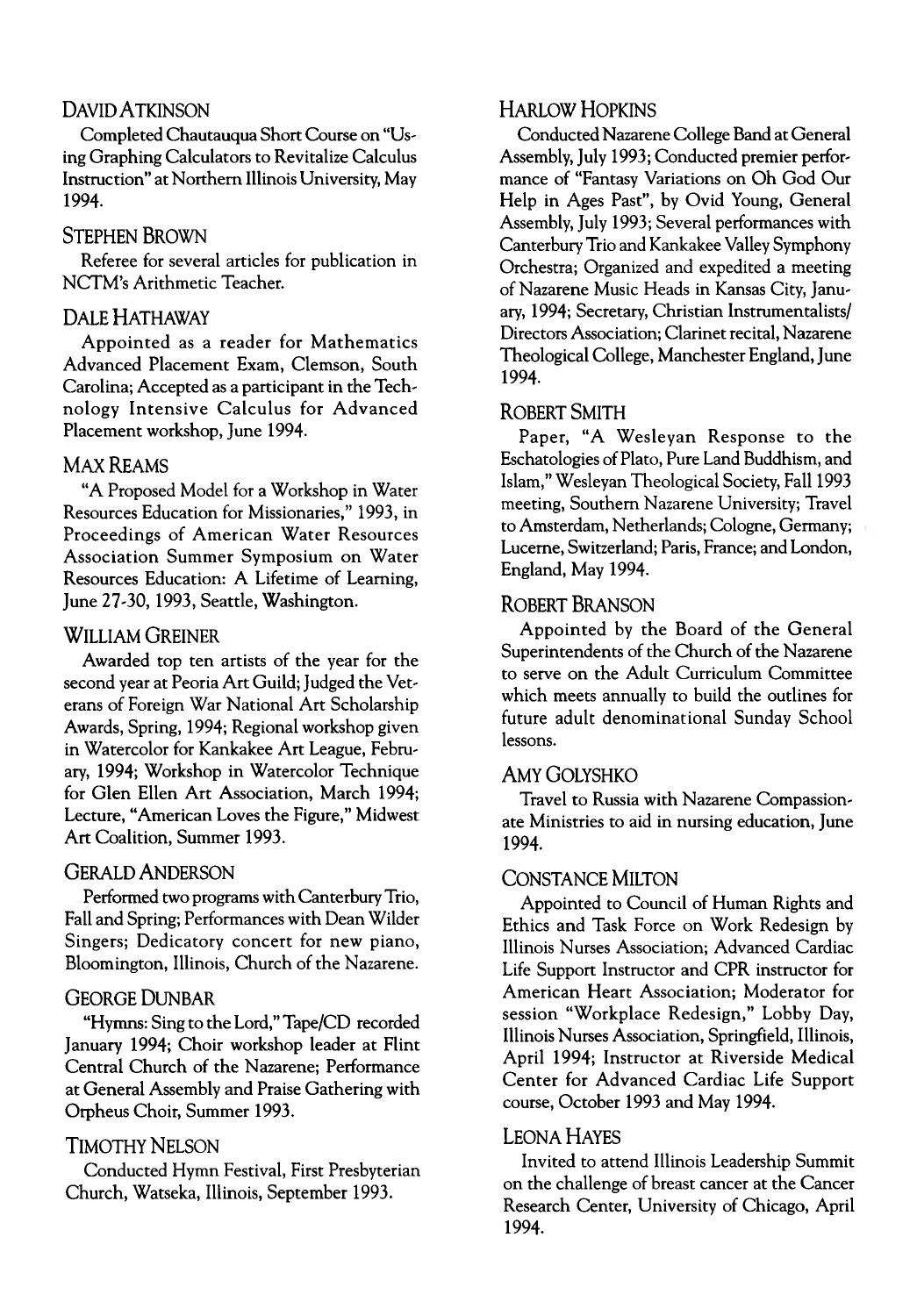*(continued)*

**II. PARTICIPATION IN PROFESSIONAL/** SCHOLARLY ACTIVITIES, UNPUBLISHED PAPERS, RECITALS, TRAVEL

#### PAUL DILLINGER

Member, Executive Council-American Cancer Society.

#### **JANICE HOLMES**

Along with nursing faculty, wrote Olivet's Self-Study Report for accreditation of the nursing program by the National League of Nursing; Workshop presenter at Nazarene Compassionate Ministries Regional Conference (Health Care Evangelism); Travel to Russia to aid in nursing education, July 1994.

#### CRAIGHTON HIPPENHAMMER

Coordinated three seminars on Internet at the June 1994 annual conference of Association of Christian Librarians; presented two sessions of one seminar, "The Internet: An Introduction."

#### **KATHRYN VANFOSSAN**

Compiled bibliography, "Voices and Visibility" for June 1994 conference sponsored by Center for Christian Women in Leadership and Christian College Coalition.

#### FRAN REED

Consultant for the general and local churches of the Nazarene for special education; Thesis, "The Preparation of Preservice General Education Majors for Inclusion and Collaboration," University of Illinois; Presented "The Preparation of Preservice General Educators for Inclusion," at 1994 National Council for Exceptional Children Annual Convention, Denver, Colorado; Student reviewer for one article for the Journal of Teacher Education and Special Education, Fall 1993; Panel member, "Collaboration in the Schools," Fall 1993 seminar, Champaign, Illinois.

#### BOGIE WOOD

Speaker, "Why the 4-3?" Gresham High School Coaches Clinic, Birmingham, Alabama; and "Olivet Defensive Philosophy," UAB Coaching Clinic, Birmingham, Alabama.

#### LORA DONOHO

Official NAIA representative, NAIA Men's Basketball Tournament, March 1994; Chair of fundraising for Goodwin Hall Project; ISBE site visits to Greenville College, October 1993, and Elmhurst College, April 1994; Re-elected to NAIA National Coordinating Committee, 1993-1996; Coordinated Nazarene Teacher Educators meeting, Chicago, February 1994; Faculty sponsor-ONU CAUSE Mission trip, Dominican Republic, May 1993.

#### LAVERNE JORDAN

Speaker, "Gender Development: Counseling Implications," Lewis University, Associated Colleges of the Chicago Area faculty exchange; Workshop, "Gender Development and its Influence on College-Age Students," Midwest College Counseling Center Directors Conference, May 1994; Workshop, "Celebrating Gender Differences in the Christian College Classroom," Women in Leadership Conference, June 1994.

#### FRANKLIN GARTON

Presented six-week seminar on "Stress" and "Prayer," Wichert Christian Reformed Church; Contributing writer at Third Annual National Conference for Marketing Public Health, "Social Marketing, A New Strategy in Health Promotion," sponsored by the College of Public Health, University of South Florida.

#### **STEVEN RICE**

Paper, "A Challenge to Christian Higher Education in the 21st Century," 1993 Christian Business Faculty Association annual meeting, Regent University.

#### Paul Koch

Panel discussion, "North American Free Trade Agreement," Kankakee Area Chamber of Commerce, November 1993.

#### JANICE HOCKENSMITH

Twenty-five page agency analysis research for Kankakee County Training Center for the Disabled, Inc.; Speaker, "Living Wills and Advanced Medical Directives," St. Paul's Episcopal Church, October 1993, "The Adult Child Caretaker Role," Clifton Women's Club, February 1994.

#### DIANE RICHARDSON

Appointed to a creative input group on Positioning the Profession for the Twenty-first Century, IHEA; Appointed to Critical Issues Committee for District 1, IHEA.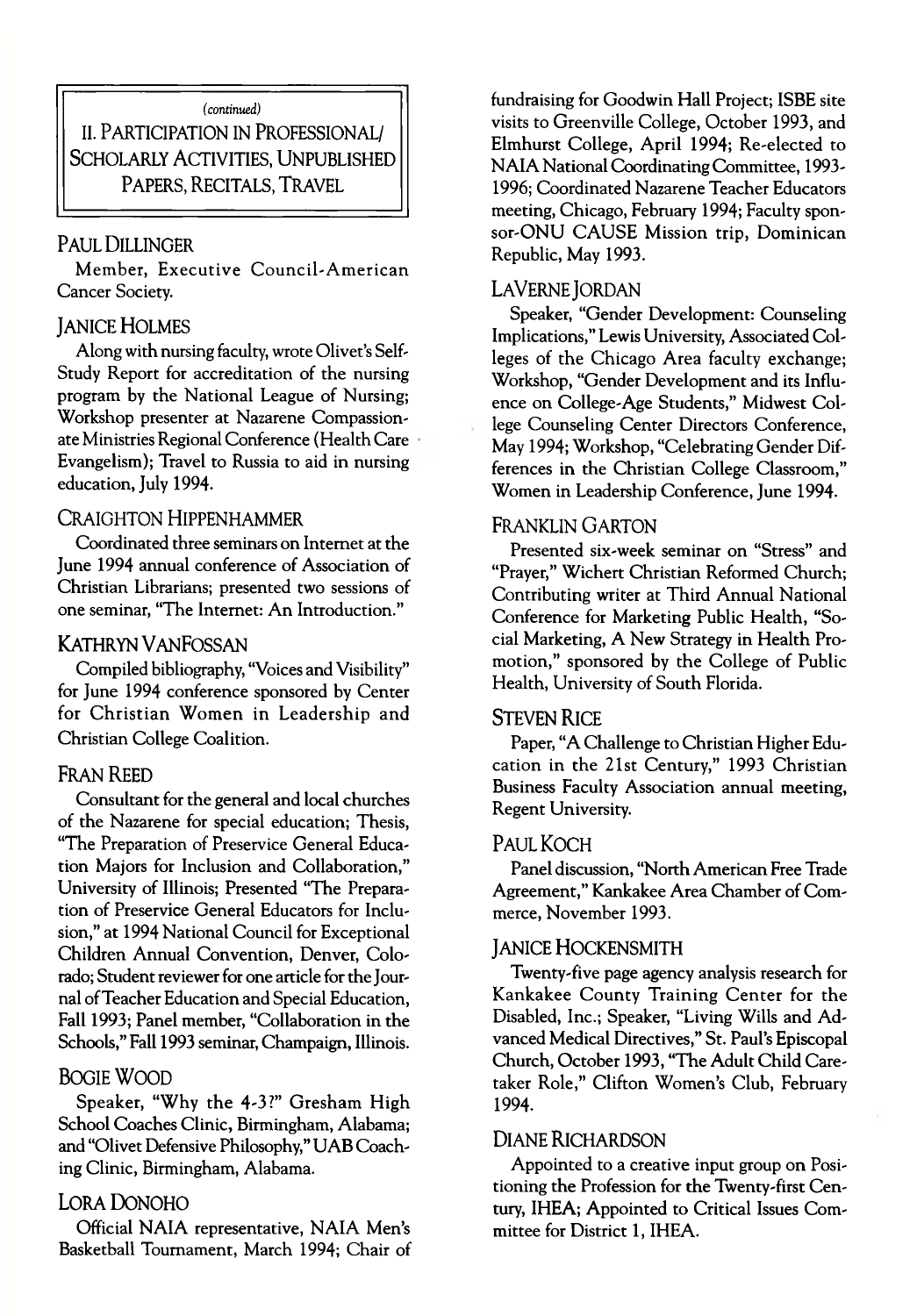#### **JAN DOWELL**

Speaker, "Women's Nutrition Issues," Deer Creek Christian Church Women's Ministries, "Beyond Fat Grams," Decatur First Church of the Nazarene Women's Ministries.

#### STEPHEN LOWE

Papers, "The Kid on the Sandlot: Congress and Organized Baseball, 1951," Annual meeting of North American Association for Sport History, University of Saskatchewan, May 1994, "Congress, the Continental League, and Major League Expansion, 1959-1960," Annual meeting of Popular Culture Association, Chicago, April 1994.

#### DAVID VAN HEEMST

Appointed Doctoral Scholar in the Crossroads Program, funded by Pew Charitable Trust Fund; Lecture, "The Relevancy of the Reformation for Contemporary American Politics," Momence Christian Reformed Church, October 1993; Three-week Bible study, "The Bible and Politics: They Mix?" Grace Community United Methodist Church, December 1993.

#### WILLIAM BELL

Lecture: "Universal Health Care in Canada," Bradley-Bourbonnais Rotary Club, April 1994; Seminar leader on "The Cognitive Aspects of Depression," at Ministry to Professionals workshop, April 1994; Seminar leader, "Introduction to Counseling" and "Cognitive Therapy," Salvation Army Officer Training workshop, June 1994.

#### RUTH COOK

Spent three weeks in England researching Elizabeth Gaskell's manuscripts in preparation for completing Ph.D. degree, August 1993; Lectured on life and works of Elizabeth Gaskell, University of South Carolina, October 1993.

#### **JAY MARTINSON**

Ph.D. thesis: "Wesleyan Ways of Speaking: Transforming Experience through Sunday School talk;" Paper, "Working to and from Personal Experience in a Business Communication Course," Speech Communication Association Convention, Miami, Florida.

#### REGINA LINDSEY

Judged several speech competitions; Assistant coach to forensics team at BBCHS.

#### **IUDITH WHITIS**

Appointed to Advisory Council to review English components of the Illinois Certification Test System's Basic Skills and Subject Matter tests; NCA Self-Study Coordinator.

#### HENRY SMITH

Hosted Consortium for the Advancement of Adult Higher Education conference at ONU, June 1994; Speaker, Phi Theta Kappa (Community College Honor Society) induction banquet at KCC, February 1994; Consulted with Thomas Moore College, July 1993, and Montreat Anderson College, April 1994, regarding adult continuing education.

#### SPENCER BARNARD

Hosted Consortium for the Advancement of Adult Higher Education conference at ONU, June 1994; Speaker, "The Compassionate Teacher," for parents of children with attention deficit disorders, Homewood, Illinois; Speaker, "Leadership," for high school 'Captains' at Kankakee YMCA; Conducted an At-Risk Workshop for 150 teachers at Corliss High School, Chicago.

#### CAROL MAXSON

Chair, Consortium for Advancement of Adult Higher Education Student Services Commission Advising Subcommittee; Presenter, "Adults Returning to School: What They Need to Know," Motorola panel presentation; Presenter, "Teambuilding with the Myers-Briggs," Bradley-Bourbonnais Chamber of Commerce Leadership Development Institute; Speaker, "Have the Time of Your Life," at Kankakee YMCA and Kankakee Working Women's Council; Conducted "Stress Management for Parents" seminar for Bradley Elementary School District.

#### **IEFFREY WELLS**

Paper, "Interaction Involvement: Conversations Between High and Low Involved Individuals," at Southern States Speech Communication Association, April 1994.

#### **GARY STREIT**

North Central Association of Colleges and Schools Review Council member; Chaired NCA accreditation teams to Grace College, Omaha, Nebraska (March 1994) and Oklahoma City University in Singapore (October 1993); English Literature Advanced Placement Reader-Trinity University, San Antonio, Texas, June 1994.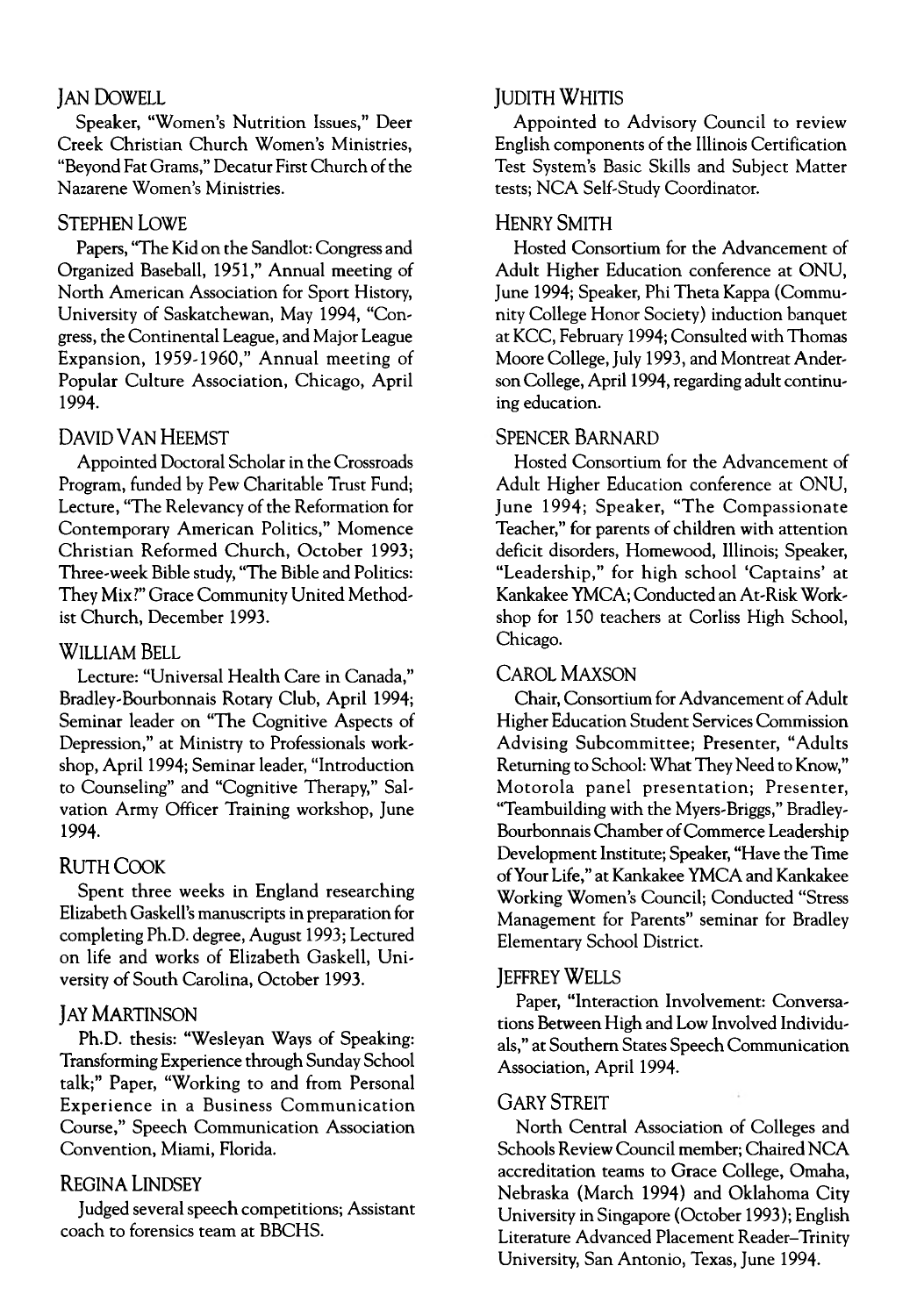### III. A DVANCED DEGREES EARNED

**JAY MARTINSON** Ph.D. in Speech Communication University of Illinois

CRAIGHTON HIPPENHAMMER M.F.A. in Creative Writing Columbia College, Chicago

JANICE HOCKENSMITH M.S. in Rehabilitation Counseling University of Illinois

WILLIAM DEWEES M.B.A., Olivet Nazarene University

GREGORY BRUNER M.B.A., Olivet Nazarene University

DAVID PICKERING M.B.A., Olivet Nazarene University

DIANNE SCHAAFSMA M.B.A., Olivet Nazarene University

#### IV. PROMOTIONS IN RANK

### TO PROFESSOR:

LaVeme Jordan

#### TO ASSOCIATE PROFESSOR:

Constance Milton William Dean Dale Hathaway Diane Richardson Paul Koch

TO ASSISTANT PROFESSOR:

Kristin King Mary Jean Johnson

#### TO EMERITUS:

Robert Hayes Bill Isaacs J. Ottis Sayes

#### V. PERSONAL RECOGNITIONS AND SERVICE TO COMMUNITY

#### ERIC ERICKSON

Physics judge at ACCA Symposium, April 1994.

#### **IVOR NEWSHAM**

Member, Chicago Central District Advisory Board; Member and Secretary of Chicago Central Nazarene Bible College Extension Board; Assisted the Bourbonnais School District *\*53* in preparation of a "Partners in Education" proposal to Apple Corp. for classroom computers.

#### LARRY FERREN

Member/Secretary, Kankakee Valleyaire Barbershop Chorus; Advisory Board member/consultant regarding computer matters, Kankakee Chapter of Alzheimer's Association; MACTLAC Placement Officer for Small Colleges in the Midwest.

#### RICHARD COLLING

Bourbonnais Youth Baseball board member and team manager; Member, Kankakee County Health Department - Community Review Panel for Infectious Disease.

#### RANDAL IOHNSON

Lay member, Bourbonnais Elementary District Staff Development Committee.

#### LARRY VAII.

Selected for inclusion in "Marquis Who's Who in the World."

#### DAVID A TKINSON

President, Kankakee Valley Audubon Society.

#### DALE HATHAWAY

Spoke at Manteno High School on "Careers in Mathematics," sponsored by the Illinois section of Mathematical Association of America.

#### MAX REAMS

Marriage and Family Life Director (along with Carol) for the Chicago Central District Church of the Nazarene; Member, science board for ARK, The Alliance to Restore the Kankakee River.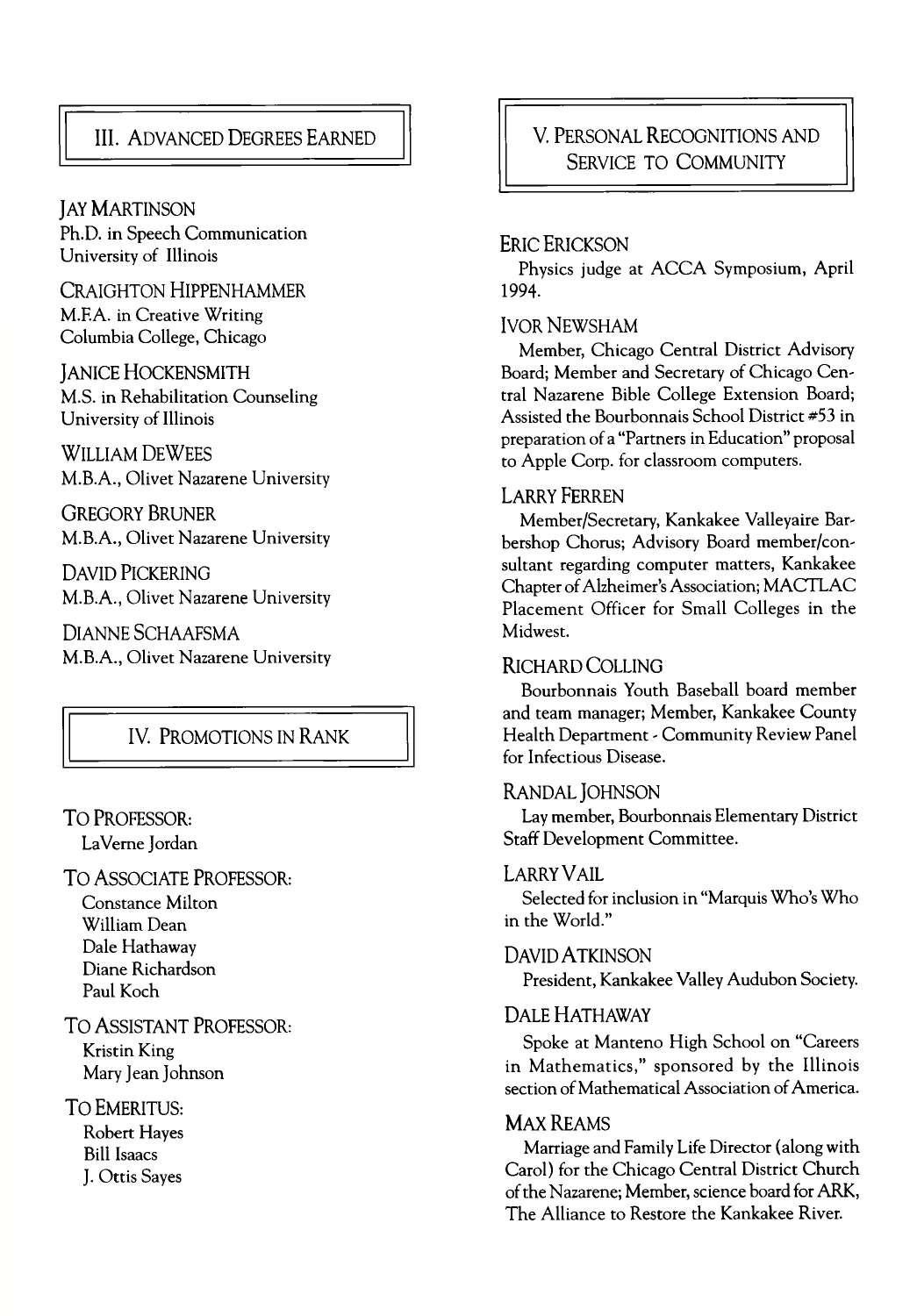#### GERALD ANDERSON

Vice President, Community Arts Council; 1993 Chair of Strawberry Festival; Performed at "An Affair of the Heart" fundraiser for Heart Association.

#### ALICE EDWARDS

Preliminary judge for 1993 Kankakee Valley Symphony Piano Competition; 1994 Faculty Award for Teaching Excellence.

#### **TIMOTHY NELSON**

Secretary, Key City Toastmasters, 1993-94; Fund raising speeches for Rainbow Council of the Boy Scouts, February/March 1994.

#### **HARLOW HOPKINS**

Soloist for Kankakee Valley Symphony Orchestra, March 1994; Spoke to high school class at St. Anne, Illinois on Careers in Music.

#### **LARRY MURPHY**

Ordained as an Elder in the Church of the Nazarene, August 1993.

#### RON DALTON

Conducted two district workshops for pastors and one for Sunday School Superintendents.

#### ROBERT BRANSON

Army Reserve Chaplain for the 425th Transportation Brigade.

#### PHYLLIS REEDER

Member, Kankakee County Board of Health - Chair, Space Needs Committee; Who's Who in American Nursing, 1993-94-

#### AMY GOLYSHKO

High School director of Momence Band Boosters.

#### CONSTANCE MILTON

Board member, American Heart Association, Kankakee County Unit.

#### PAUL DILLINGER

President, Bourbonnais Township, American Cancer Society.

#### **JANICE HOLMES**

Featured in "Cameo" section of the newspaper for professional accomplishments.

#### CRAIGHTON HIPPENHAMMER

Participated in "Sleepy Hollow Storytelling Festival," Bourbonnais Township Park District, October 1993.

#### SARA SPRUCE

Member, Two Rivers Reading Council, and Two Rivers Early Childhood Association.

#### FRAN REED

1993 Christmas Banquet dedication by ONU students; Received College of Education Thesis Award and College of Education and Departmental Travel Award from University of Illinois.

#### LARRY WATSON

Commissioner of Chicagoland Collegiate Athletic Conference.

#### R ALPH HODGE

Initiated Chamber of Commerce Basketball Tournament, KCC/ONU Extravaganza, area high school showcase; Honored as "Coach of the Year" by Chicagoland Collegiate Athletic Conference and Illinois Basketball Coaches Association "Coach of the Year."

#### LORA DONOHO

President, District #53, Bourbonnais Elementary School Board.

#### LAVERNE JORDAN

Member of the Onarga Academy Advisory Board.

#### R AY BOWER

Served as judge of student presentations at ACCA Student Symposium, Wheaton College.

#### FRANKLIN GARTON

Presented a Christmas talk to employees of Kankakee Department of Public Health; Presented stories about motherhood at the Victoria Tea for the Kankakee Area Career Center; Spoke at Bourbonnais Rotary Educational Banquet.

#### **GLEN REWERTS**

Member, Salvation Army Board of Directors, Youth for Christ Board of Trustees.

#### MICHAEL LAREAU

Member, Discipline Committee, Kankakee County Training Center, and Advisory Board, Nexus, Inc.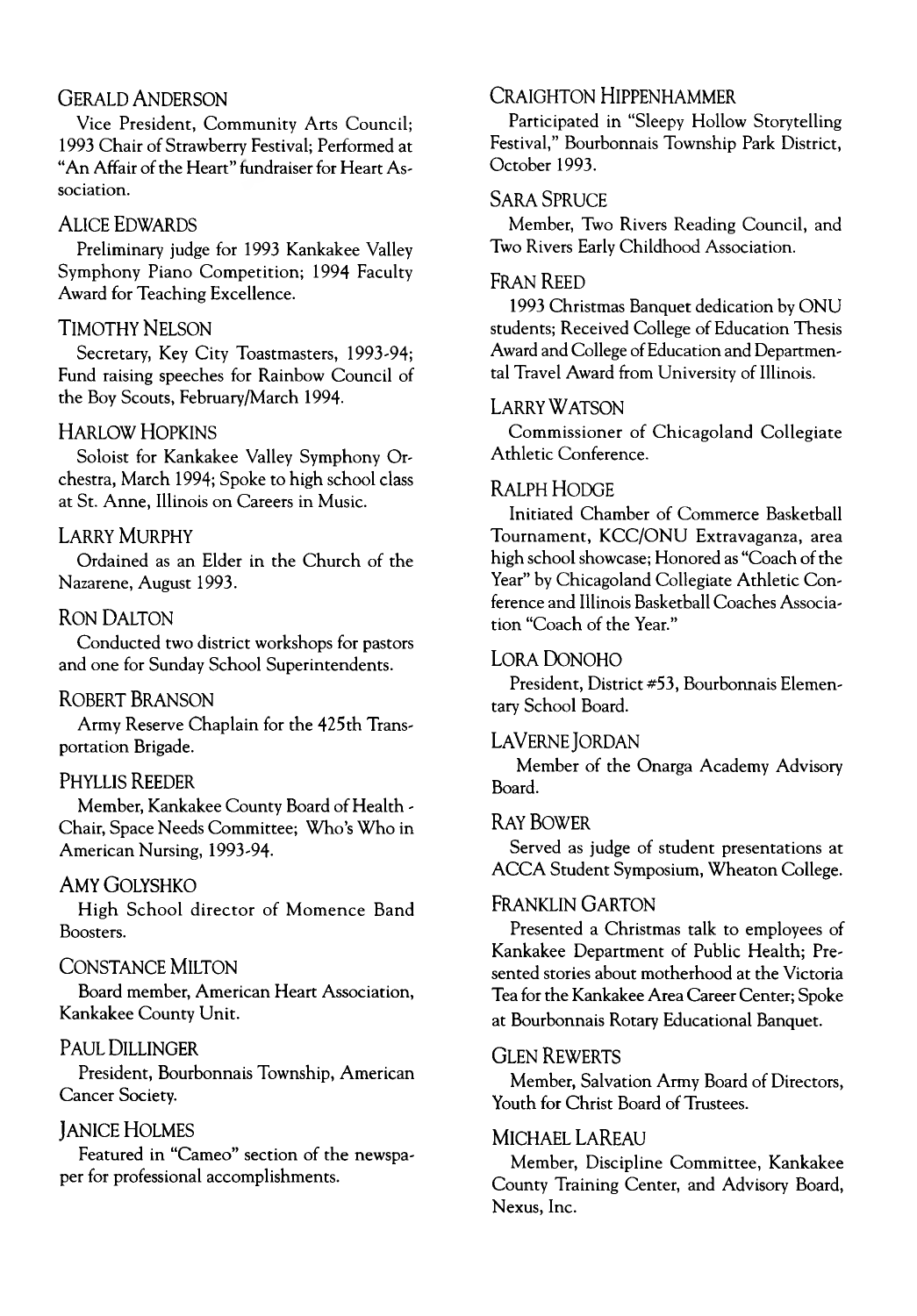*(continued)* V. PERSONAL RECOGNITIONS AND SERVICE TO COMMUNITY

#### **JANICE HOCKENSMITH**

Vice President, Kankakee County Training Center Board of Directors; Member, Advisory Council, Onarga Academy; Member, International Honor Society of Counseling Professionals, University of Illinois.

#### DIANE RICHARDSON

Organized local bridal seminar; Site liaison for 4-H clothing workshop.

#### **JANICE DOWELL**

Member, Ingalls Memorial Hospital Dietetic Internship Advisory Board.

#### WILLIAM DEAN

Member, Chaplaincy team for Hospice of Kankakee Valley.

#### WILLIAM BELL

Member, Executive Committee of Chicago Central District N.W.M.S. Council; Kankakee County Mental Health Center Board member; Volunteer for Institute for the Blind at Kankakee Air Show.

#### WILLIAM FOOTE

1993 Faculty Member of the Year.

#### VICKI TRYLONG

Member, Board of Directors, Thorn Creek Audubon Society.

#### REGINA LINDSEY

Member, New Park Singers (Kankakee Park District).

#### CAROL MAXSON

Member, Bradley-Bourbonnais Chamber of Commerce Leadership Committee; Who's Who in Education, 1993.

#### ROBIN PIERSON

Envoy in Bradley-Bourbonnais Chamber of Commerce.

#### **MARY ANDERSON**

Appointed Chair of the Professional Services Committee of ASCUS (the National Teacher Placement Committee) and member of the Program Planning Team for the 1994 ASCUS Conference to be held in Boston.

#### **BILL DEWFES**

Nominee for MVNC "Medallion" award: Graduated from Bradley-Bourbonnais Chamber of Commerce Leadership Development Institute; Guest appearance on nationally syndicated TV program, "Solid Rock Video"; Participated in "National Reading Week" by visiting Alan Shepard School and reading to students; Served as guest pronouncer at King Middle School spelling bee.

#### BETTY ELLIOTT

Member of the National Society for Human Resources; Member of the Association of College and University Telecommunications Administrators; Member of the Kankakee Personnel Assoiciation.

#### DONNA LOVETT

Edited 1993 Manual of the Church of the Nazarene in French; Translation for N.W.M.S. Convention, General Assembly, July 1993; Served on conference planning committee for CHEPIS (Christian Higher Education Professionals serving International Students).

#### **JOHN MONGERSON**

Devotional articles printed in "Come Ye Apart" June-August, 1994 issue; Member of planning team for Christian College Coalition Critical Concerns Conference for Chief Admissions Officers; Presented ethics position paper "Fixed Compensation Rule and Non-Traditional Programs" at Christian College Coalition Conference, January 1994; "Profile of the College Age Individual" presented to Institute for Church Management, ONU, September, 1993.

#### GARY STREIT

Speaker for Kankakee District Kiwanis Club Development Program.

#### BRIAN SATTLER

Captain, US Air Force Reserve, attached to Secretary of the Air Force Office of Public Affairs, Civil Affairs Branch, Pentagon, Washington, DC; Member, Gideons International, Kankakee Camp, and Public Relations Society of America.

#### RUSSELL LOVETT

Translation for General Assembly, July 1993.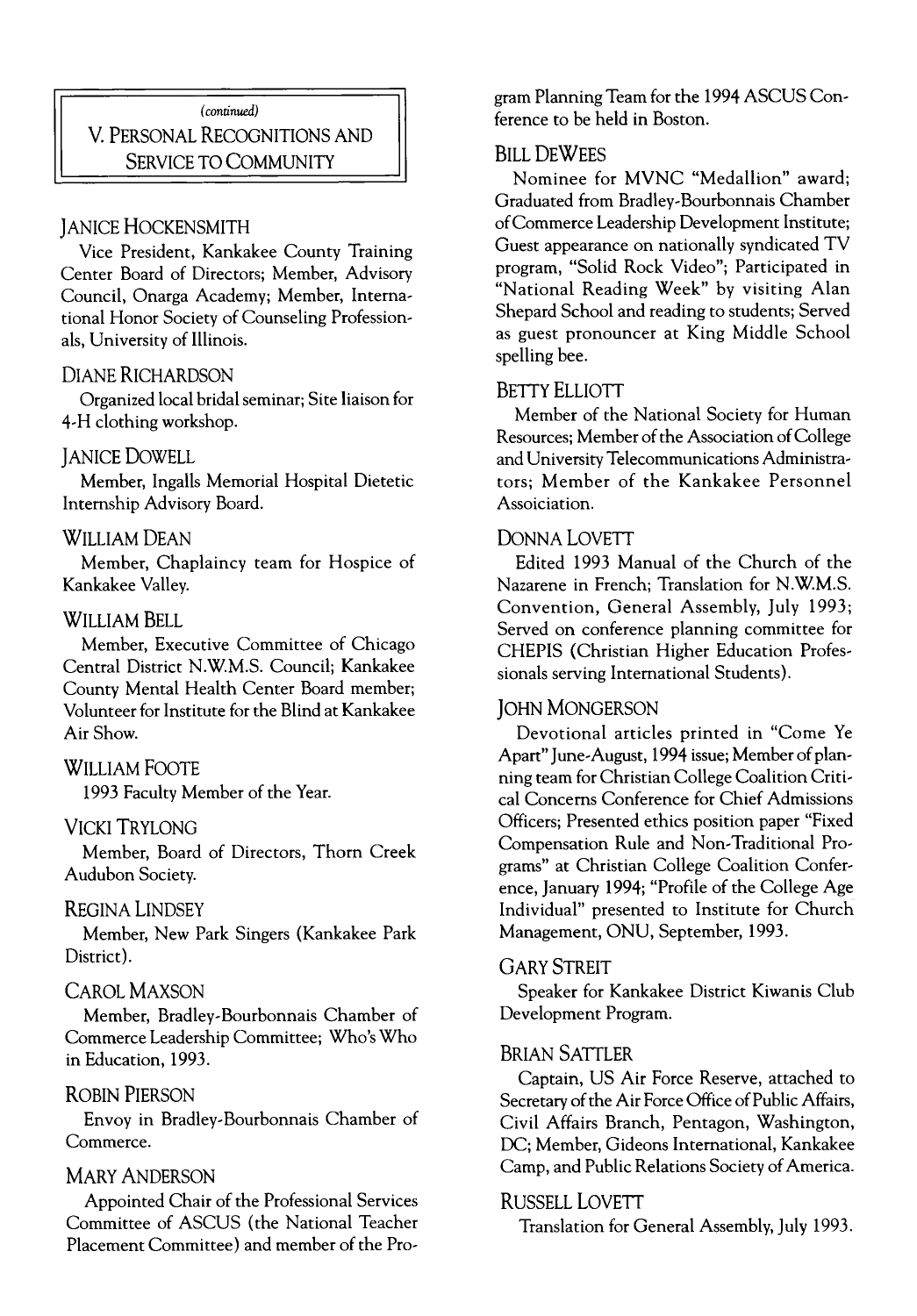#### DIANNE SCHAAFSMA

Elected to Momence School Board as a writein candidate; Hospice Board treasurer; Member of Leadership Committee; Member, Kankakee Area Chamber of Commerce.

#### JIM TRIPP

Member of Kankakee County Board, serving on six board committees.

#### **JEFF WELLS**

Convention paper accepted and presented at the 1994 Annual Convention of the Southern States Communication Association in Norfolk, Virginia, "Unpacking the Dyadic Effect in the Conversation of High and Low Involed Speakers".

20 YEARS

25 YEARS

40 YEARS

Charlotte Keck

George Dunbar Joseph Nielson

Harlow Hopkins

#### VI. RECOGNITION FOR YEARS OF SERVICE

### FACULIY STAFF

#### 5 YEARS

Paul Dillinger Eric Erickson William Greiner Dale Hathaway Fran Reed

10 YEARS Linda Davison Janice Holmes

#### 15 YEARS

Franklin Garton Ralph Hodge Shirlee McGuire Phyllis Reeder Sara Spruce Dixie Turner

5 YEARS Donald Ray Bellomy Yvonne Chalfant Todd Craig Joni Jamagin Betty McCorkle David Pickering Teresa Smith Virginia Vanderwall Walter Webb

#### 10 YEARS

Peggy Alsip Jerilyn Johnson Frances Penrod Sharon Richardson

15 YEARS

Mary Anderson John Mongerson

20 YEARS Mary Margaret Reed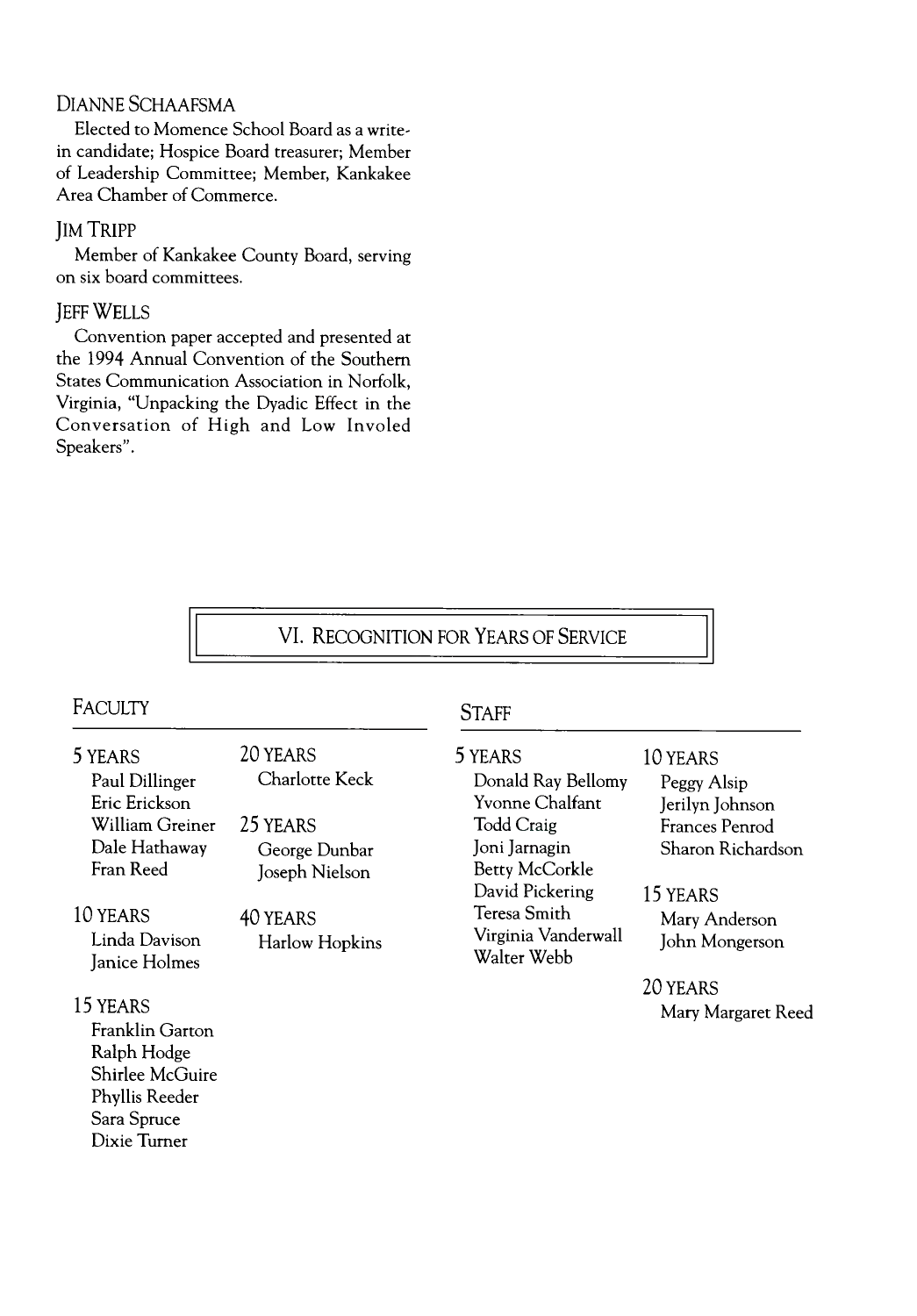# FACULTY *I* STAFF MEMBER OF THE YEAR 1976-1993

- 1993 Rev. William Foote / Mrs. Joyce Muhm
- 1992 Prof. Charlotte Keck / Mr. Donald Keck
- 1991- Dr. Harlow Hopkins / Mrs. Mary Gates
- 1990 Mr. Allan Wiens / Mrs.Thelma Collins
- 1989 Dr. Gerald Anderson / Mrs. Connie Skinner
- 1988 Mr. Frank Garton / Mr. Dennis Seymour
- 1987- Mr. Don Toland / Mr. Jim Knight
- 1986 Dr. Gary Streit / Mr. Doug Perry
- 1985 Dr. William Ellwanger / Rev. John Mongerson
- 1984 Dr. Harry Westfall / Mr. Phil Richardson
- 1983 Dr. Carolyn Sechrist / Mr. & Mrs. Clifford Hayman
- 1982 Dr. David Atkinson / Rev. Gordon Wickersham
- 1981 Mrs. Gunnell Jorden / Mr. Pat Duncan
- 1980 Dr. George Dunbar / Mr. Richard Matheny
- 1979 Dr. Joseph Nielson / Mr. Jim Tripp
- 1978 Dr. Harvey Collins / Mr. Linford Marquart
- 1977 Mr. C.W. Ward / Dr. Richard Wirt Dr. William Hodges / Miss Judy King
- 1976 Dr. Max Reams / Dr. Ted Lee